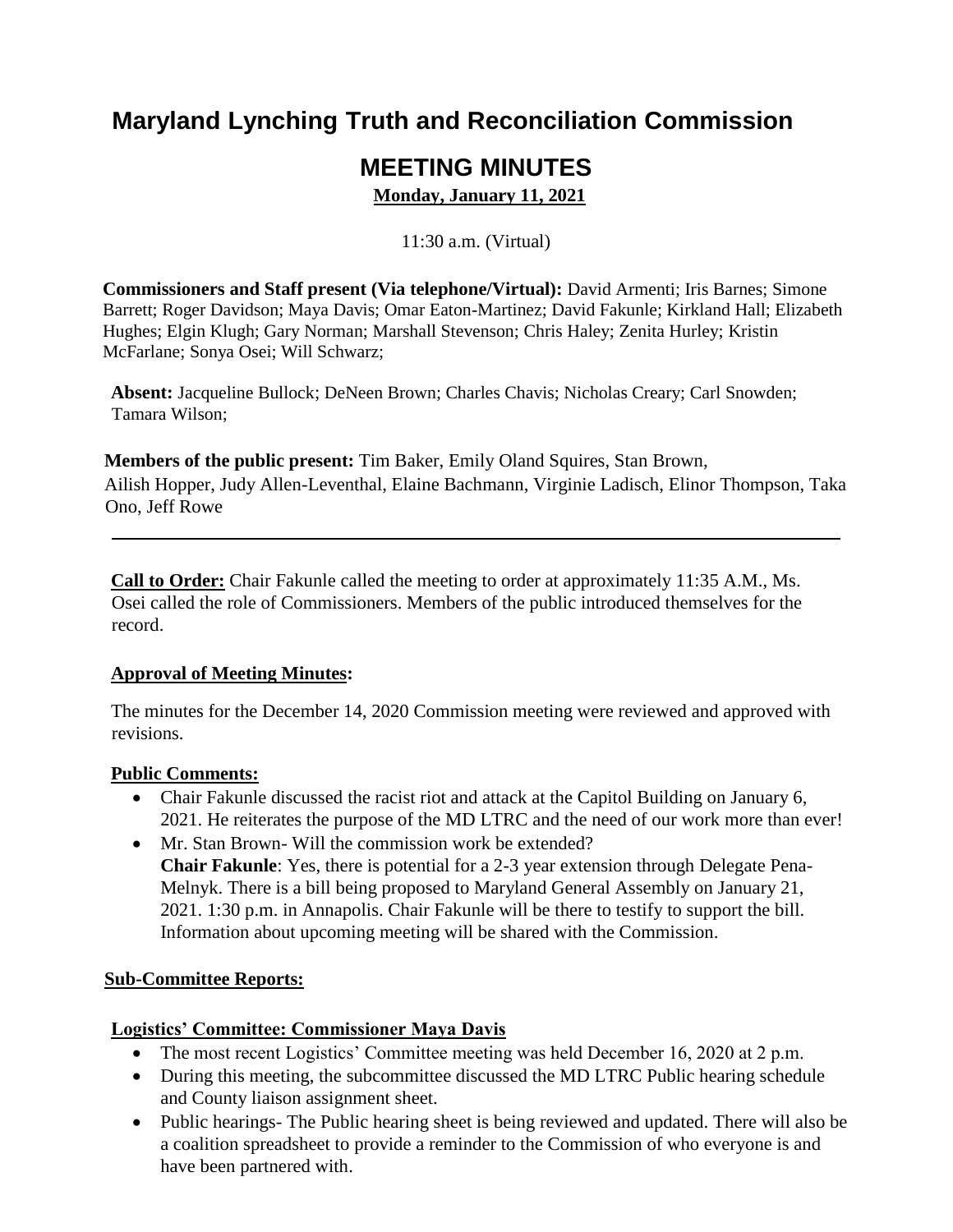- A brief hearing template has been created with overview of day including the flow of the hearing as well as discussion for restorative justice.
- Commissioner Norman is working on assisting with trainings for those who are interested in moderating a hearing. Will also look into rates for a moderator.
- County coalition- Commissioners Norman. Klugh, and Barnes have met with their assigned coalitions. Currently, there is no system in place to run the conversation and to provide next steps for partnerships. Commissioner Wilson and Davis will work on drafting document that can assist with how to lead and flow conversations with county coalitions.
- Suggestion: Commissioners send information to Commissioner Davis to share what meetings they have attended with county coalitions to keep record and pull together ideas from county coalition meeting attended to gain a better idea of the needs with the partnership.

## **Research Committee: Commissioner Klugh**

- The most recent Research Committee meeting was held December 21, 2020.
- The Public History graduate students from UMBC under Dr. Denise Meringolo have submitted their research work. Commissioner Klugh will ensure these documents are submitted to the MSA website. The student research consists of an180 page document, including an annotated bibliography.
- Local coalitions in Maryland are involving students to assist with their research effort. Involving students in MD LTRC research can be very beneficial to our organizational efforts.
- There may be room for discussion on merging the Research and Reconciliation committee due to research overlap. There are options where research aspects can be completed together as one. Once DOJ grant is obtained, a lot of the reconciliation will be based upon a lot of the research work components.
- Commissioners Klugh and Davis spoke with the Montgomery County coalition liaison; the Montgomery County coalition is very proficient in research. Their coalition has conducted various types of research, but need assistance with genealogy. They need help finding descendants from some of the victims in these Maryland cases.
- Moving forward the Research committee will meet  $3<sup>rd</sup>$  Monday of each month at 11 a.m., January they will meet on the 19<sup>th</sup> instead due to MLK holiday.

# **Reconciliation and Justice Committee: Commissioner Chavis**

• No updates at this time

# **New Business**

Joint statement is almost finished

- Commissioner Wilson is finishing Op-Ed for the statement.
- MCAAHC/MLTRC joint statement is complete. The final statement will be released in the next few days. Chair Fakunle will confirm with the Commission before making public.
- Both commissions would still like to do a live statement. This will be contingent upon COVID restrictions. The goal is to have representation from both commissions in order to have each perspective.
- Decision: MCAAHC/MLTRC will move forward with statement currently generated. MD LTRC will release a second statement to discuss the January 6, 2021 attack on the Capital Building.